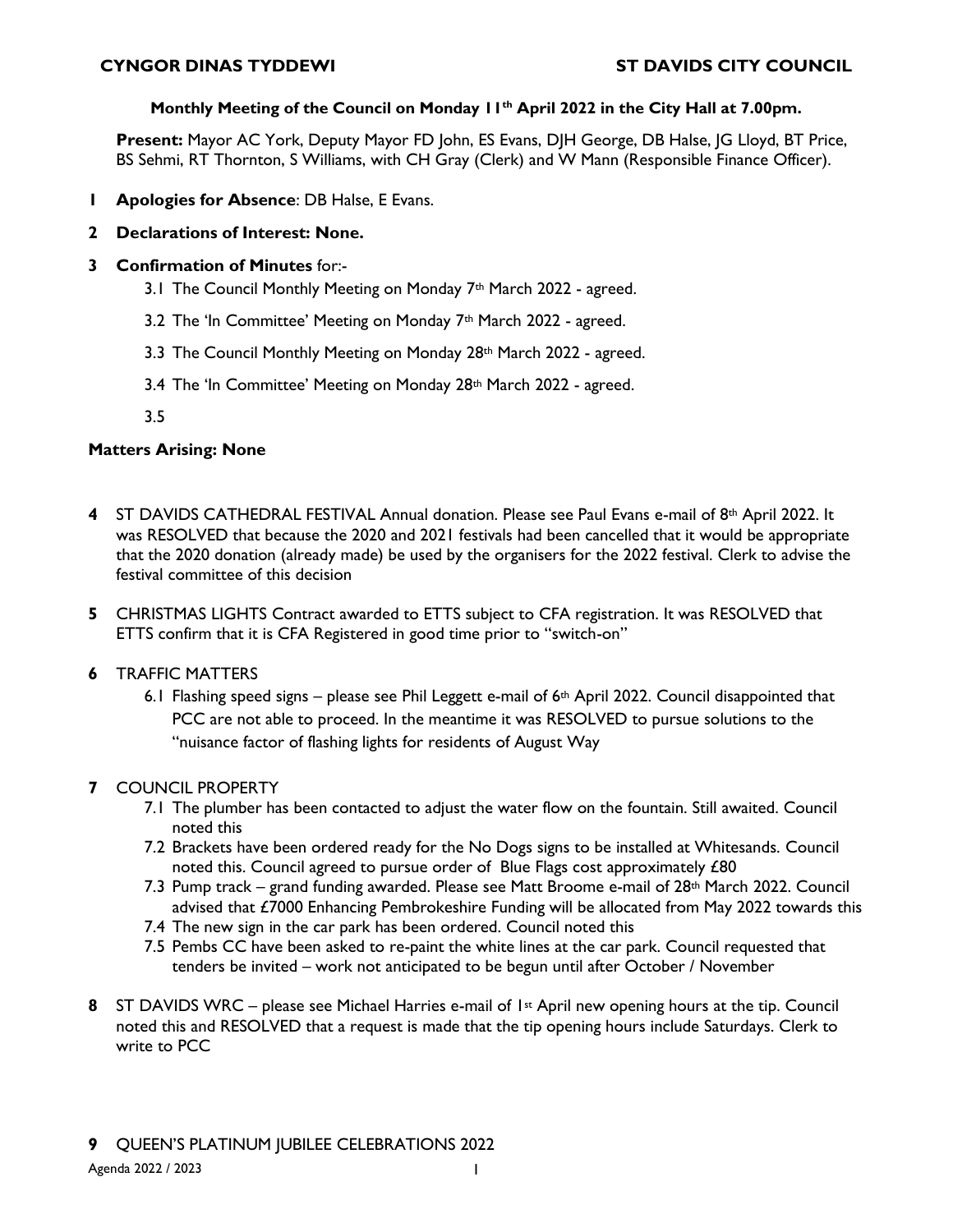- 9.1 Quotes have been requested for the afternoon tea from Isobel Morgan and Whitesands Beach House (still awaited). Council noted this.
- 9.2 Please see Zoe Coupland e-mail of  $7<sup>th</sup>$  April 2022 beacon lighting. Council agreed that this matter be deferred to new council decision in MAY 2022.
- 9.3 Council requested that Clerk write to St Davids RFC asking for permission to mount fireworks display.

#### **10** COMMUNITY ELECTIONS 2022

- 10.1 Local elections for St Davids City Council none contested with 12 persons nominated. Council noted this
- 10.2 Please see Pembrokeshire County Council guidance re co-option (not dated) should the need arise. Council noted this
- 10.3 Local Elections for County Councillor will take place on 5<sup>th</sup> May with 4 persons nominated. Council noted this
- 10.4 Annual meeting of the City Council at 6.30pm on Monday  $9<sup>th</sup>$  May followed by the Monthly Meeting of the City Council at 7pm. Council noted this
- **11** EXCLUSION OF THE PRESS AND PUBLIC The following item is a matter of contract and under section 100 (A) of the Local Government Act 1972, consideration as to whether the public and press be excluded from the meeting for this item on the grounds that it involves the likely disclosure of exempt information is advised.
	- 11.1 Hall Manager Caretaker post as re-advertised Hall Manager Council agreed
	- 11.2 Clerk –Following interviews of applicants Staffing Committee recommends appointing Mr Simon Mann to the positon as Clerk - Council agreed.

#### **Accounts**

- **12** Internal Audit for February 2022 The Responsible Finance Officer reported that the Internal Audit for February 2022 had been completed successfully.
- **13** Accounts for March 2022 The accounts for March 2022 were presented by the Responsible Finance Officer and RESOLVED to be approved with permission granted to pay.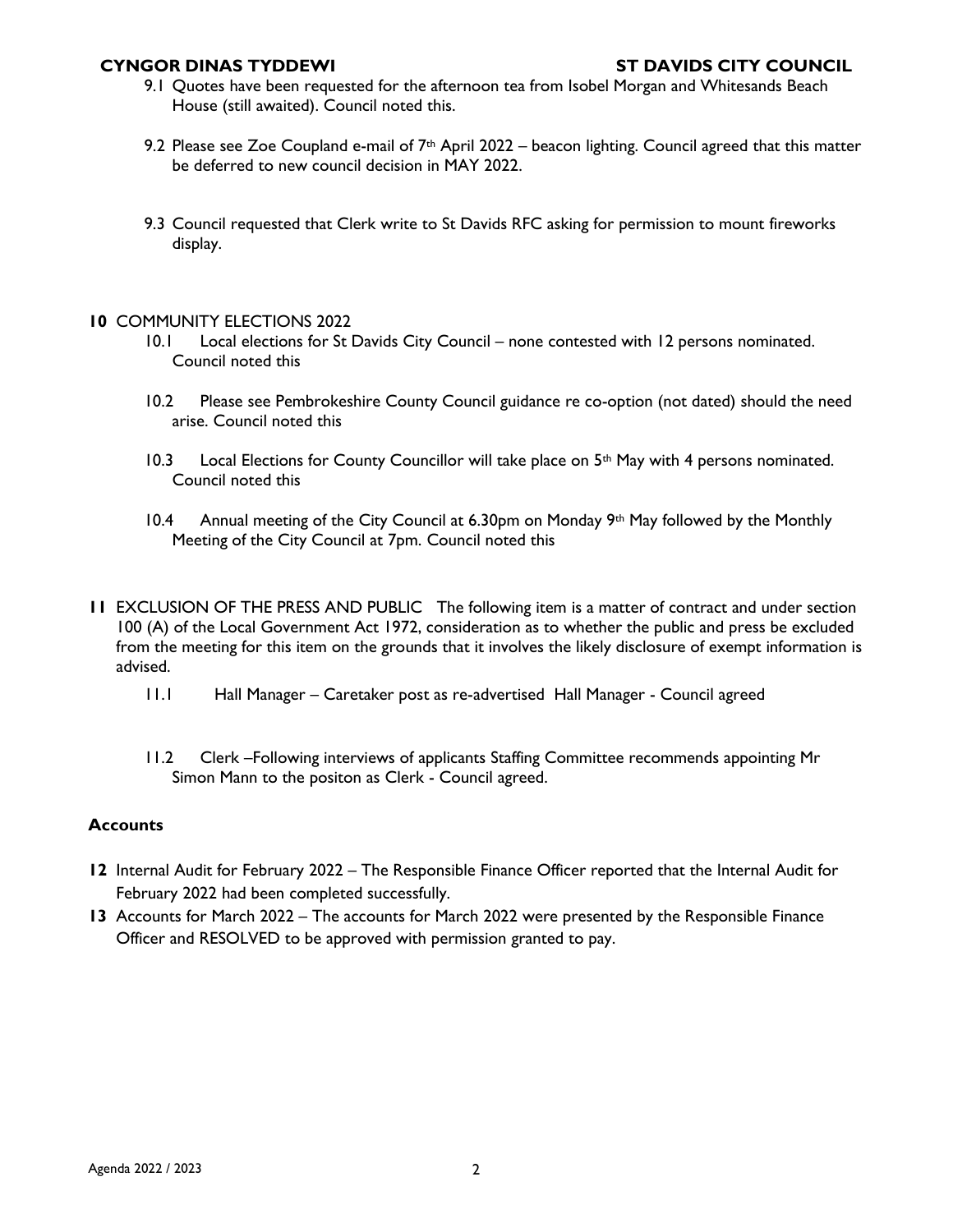|                         | <b>INCOME AND EXPENDITURE</b>     |         |                       | Mar-22                                 |                                       |                                                 |
|-------------------------|-----------------------------------|---------|-----------------------|----------------------------------------|---------------------------------------|-------------------------------------------------|
|                         |                                   |         |                       |                                        |                                       |                                                 |
|                         | <b>Current Account Balance at</b> |         | 31/03/2022            | £108,024.55                            |                                       |                                                 |
| <b>INCOME</b>           | Car Park                          |         |                       |                                        |                                       |                                                 |
|                         |                                   |         | £16,032.52<br>£251.00 |                                        |                                       |                                                 |
|                         | City Hall<br>Cafe                 |         | £2,520.00             |                                        |                                       |                                                 |
|                         | Icecream Franchise                |         | £0.00                 |                                        |                                       |                                                 |
|                         | Market Stalls                     |         | £0.00                 |                                        |                                       |                                                 |
|                         | Miscellaneous                     |         |                       |                                        |                                       |                                                 |
|                         |                                   |         | £617.00               |                                        |                                       |                                                 |
|                         | St Justinians                     |         | £0.00                 |                                        |                                       |                                                 |
|                         | <b>TOTAL</b>                      |         | £19,420.52            |                                        |                                       |                                                 |
|                         | LGA 1972 SEC 137 20/21 £12738.00  |         |                       |                                        | LGA 1972 Sec 214 Cemetery Maintenance |                                                 |
|                         | Last month's donations            | £250.00 |                       | Total donated 21/22                    |                                       | £1,400.00                                       |
|                         | 2021/22                           | Total   | £3,100.00             |                                        |                                       |                                                 |
|                         | Balance available                 |         | £9,638.00             |                                        |                                       |                                                 |
| <b>PAYMENTS</b>         |                                   |         |                       |                                        |                                       |                                                 |
| Admin                   |                                   |         | £5,718.73             | Admin Staff Costs - including pensions |                                       |                                                 |
|                         |                                   |         | £1,570.76             |                                        |                                       | General Office (Phone, Internet stationery etc) |
|                         |                                   |         | £9.55                 | <b>Bank Charges</b>                    |                                       |                                                 |
|                         |                                   |         | £250.00               | <b>Grants &amp; Donations</b>          |                                       |                                                 |
|                         |                                   |         | £7,549.04             |                                        |                                       |                                                 |
| Whitesands              |                                   |         | £2,382.75             |                                        | Attendant's commission                |                                                 |
|                         |                                   |         |                       |                                        |                                       |                                                 |
| <b>Market Stalls</b>    |                                   |         | £870.00               | Attendants Fees & Stall Repairs        |                                       |                                                 |
|                         |                                   |         |                       |                                        |                                       |                                                 |
| <b>Hall &amp; House</b> |                                   |         | £178.20               | Caretaker's salary                     |                                       |                                                 |
|                         |                                   |         | £426.51               | Heat & Light                           |                                       |                                                 |
|                         |                                   |         | £335.66               | Caretaker Advertisement Cost           |                                       |                                                 |
|                         |                                   |         | £85.89                | <b>Water Rates</b>                     |                                       |                                                 |
|                         |                                   |         | £58.92                | <b>Boiler Service Care</b>             |                                       |                                                 |
|                         |                                   |         | £1,085.18             |                                        |                                       |                                                 |
|                         |                                   |         |                       |                                        |                                       |                                                 |
| <b>Miscellaneous</b>    |                                   |         | £155.58               | Events & Mtce                          |                                       |                                                 |
|                         |                                   |         |                       |                                        |                                       |                                                 |
|                         | <b>TOTAL</b>                      |         | £12,042.55            |                                        |                                       |                                                 |
|                         |                                   |         |                       |                                        |                                       |                                                 |
| Agenda 2022 / 2023      |                                   |         |                       |                                        |                                       |                                                 |
|                         |                                   |         |                       |                                        |                                       |                                                 |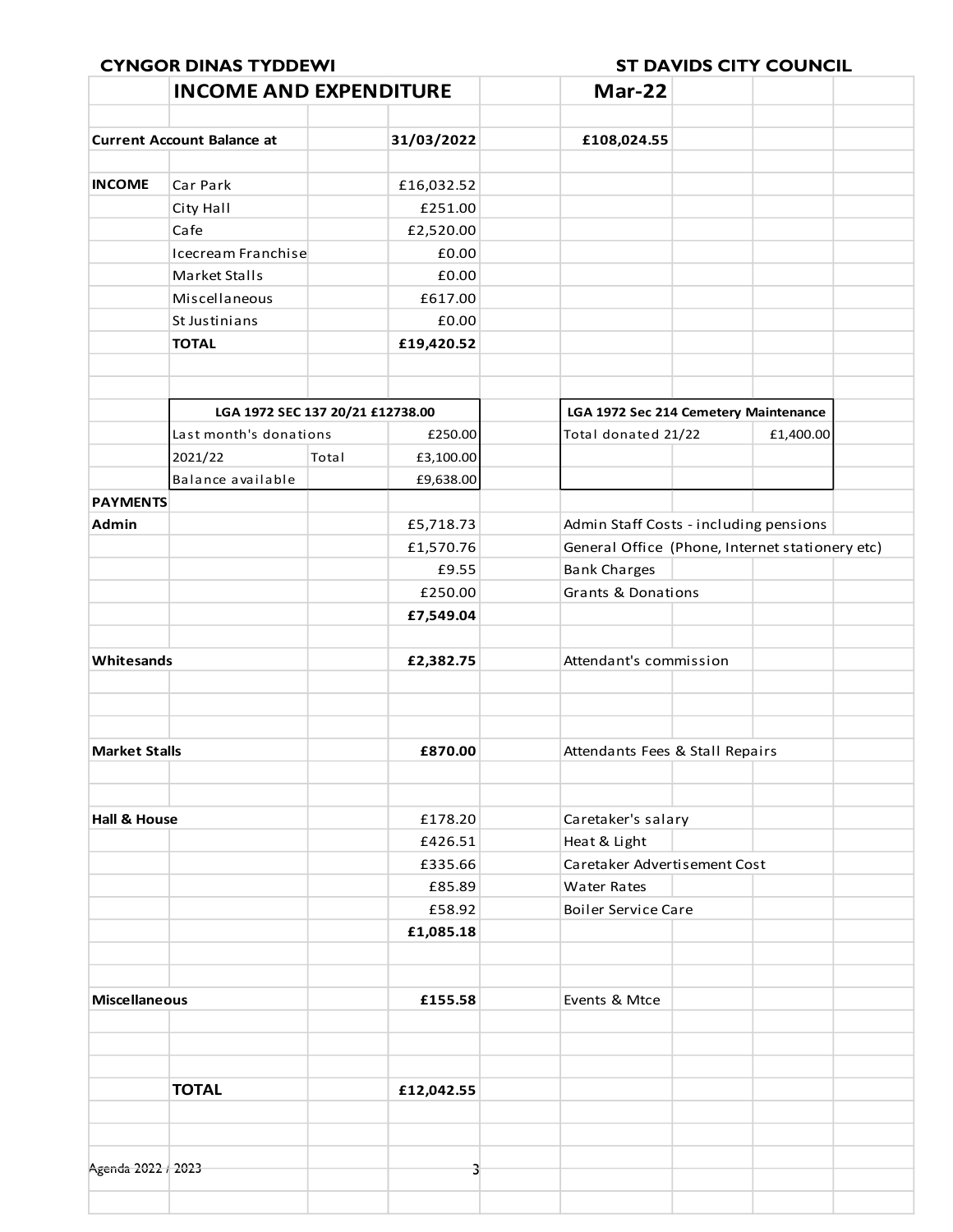## **Correspondence**

- **14** Solva Rowing & Watersports Club e-mail of 28th March 2022 Parking for Round Ramsey Rowing Race. Council agreed to this
- 15 Brian Martin e-mail of 5<sup>th</sup> April 2022 Increase in Second Homes Tax. Council noted this concern and that Mr Martin be advised that his concern has been forwarded on to the responsible department in PCC
- 16 Noson Allan e-mail of 5<sup>th</sup> April 2022 Community Night Out Scheme. Council agreed that this matter be deferred to new council decision in MAY 2022
- **17** Suzanne Thomas e-mail of 8th April 2022 Parking discount at Whitesands. Council RESOLVED to discount to £10

### **18 Reports from Members representing the Council**:-

- 18.1 St Davids Christmas Tree Association. Christmas Lights "switch-on" to be arranged for  $3rd$ December 2022
- 18.2 St Davids Day Celebration Group. No updates to report
- 18.3 St Davids Day Centre for the Elderly. Starting May 9th 2022 Newsletter to include this item
- 18.4 St Davids Peninsula Tourist and Traders Association. No updates to report
- 18.5 Porthclais Harbour Authority. No updates to report
- 18.6 St Davids Matsieng Lesotho Link. Coffee Morning to be arranged for  $6<sup>th</sup>$  June 2022
- 18.7 Youth Drop In. No updates to report
- 18.8 Ysgol Penrhyn Dewi Governor. Council pleased to hear of the outstanding Lion King Concert
- 18.9 Porthstinian Boat Owners Association. Cllr Price to liaise with RFO to make further request for 2021 (portaloo) contribution
- 18.10 Porthmawr Surf Life Saving Club. No updates to report
- 18.11 PVT No updates to report
- 18.12 Music and Arts Festivals. Organised event in the City Hall for last weekend in October
- 18.13 Re-discovering Ancient Connections. Please see Ann Shrosbree e-mail of 4<sup>th</sup> April 2022. Clerk to write and advise that Deputy Mayor will attend
- 18.14 Coffee and Chat. Clerk to write a letter of thanks to organisers Glenys and John James for all their hard work
- 18.15 St Davids Befrienders progress being made in talks between Befrienders, PCC and Scout Movement regarding the feasibility and cost of the adoption of the Scout Hut as a "Peoples Shed". Further meeting to be held on  $12<sup>th</sup>$  May. Although the Council is not involved in these discussions it noted this with interest.
- 18.16 One Voice Wales Membership renewal. Clerk confirmed that current membership is in place
- 18.17 Eco Dewi/Bee Friendly Clerk agreed to liaise with YPD St Nons Campus to establish an accurate number of badges needed.
- 18.18 Grants Funding Committee no meetings held

# **19 County Councillors report:**

# **Planning:**

Agenda 2022 / 2023 4 **20** NP/22/0222 RES land off Nun Street, Adjacent to Ysgol Bro Dewi – RESERVED MATTERS. The council RESOLVED that it continues to consider that the proposal will have a detrimental impact on the surrounding properties and has reservations regarding the capability of the existing sewerage infrastructure